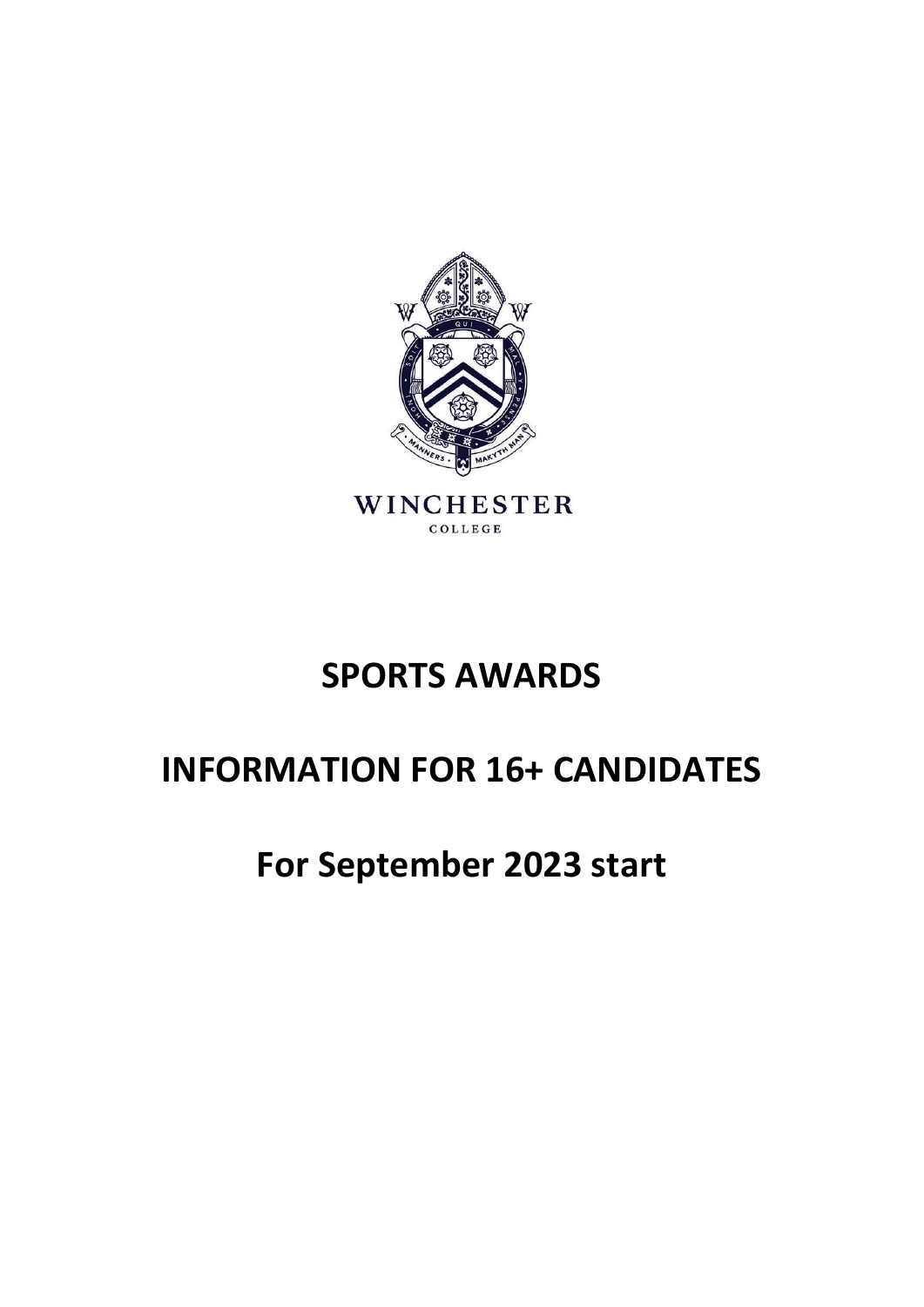#### **GENERAL GUIDANCE FOR 16+ CANDIDATES**

- 1. A Winchester College Sports Award is a tremendous opportunity for pupils to develop both their sporting and academic potential. Previous award recipients have been members of County Cricket Academies, Regional Hockey Performance Centre squads, County Football squads and gained athletic scholarships at a US University. Holders benefit from 1-1 technical and tactical training, specific S&C sessions, mental skills workshops, mentorship and logistical support to access representative training and matches.
- 2. Sports Awards (Scholarships or Exhibitions) are available for entry at 13 and 16+.
- 3. Parents of candidates for Sports Awards should also read the information regarding admission to the school on the school website. Candidates for Sports Awards must have completed the relevant 16+ registration and met the Entrance Examination admission requirements.
- 4. Notable ability in either of the major sports of **football** and/or **cricket** is highly desirable, although talent in other sports such as but not exclusive to those listed below will also be considered.

|  | Golf   Tennis   Squash/Rackets   Rowing   Hockey   Swimming   Athletics/Cross |  |                |
|--|-------------------------------------------------------------------------------|--|----------------|
|  |                                                                               |  | <b>Country</b> |

If parents are unsure whether their child's sporting profile would make them a worthwhile candidate for a Sports Award at Winchester College, please contact the Director of Sport Mark Burley [\(msb@wincoll.ac.uk\)](mailto:msb@wincoll.ac.uk) to discuss. The school reserves the right to reject an application without assessment, based on information supplied by parents and teachers.

- 5. In making awards we look at a candidate's sporting potential and commitment as much as their achievement. However, by rule of thumb, successful candidates should be of county, academy or regional standard in their preferred sport(s). In deciding whether to make a sports award we will consider:
	- the talent of the candidate in their preferred sport(s)
	- the demand for talent in a candidate's preferred sport(s)
	- the ability of the candidate to contribute to the sports programme at the school.
- 6. Candidates for 16+ entry must be under seventeen years of age on 31 August following the assessment. They will need to be at Winchester College for a sport assessment which will be held in November of their year 11. The dates of the assessment will be published on the school website and are included below.
- 7. The successful candidates will normally enter the school in the September after completing their GCSE examinations. The Headmaster reserves the right to allocate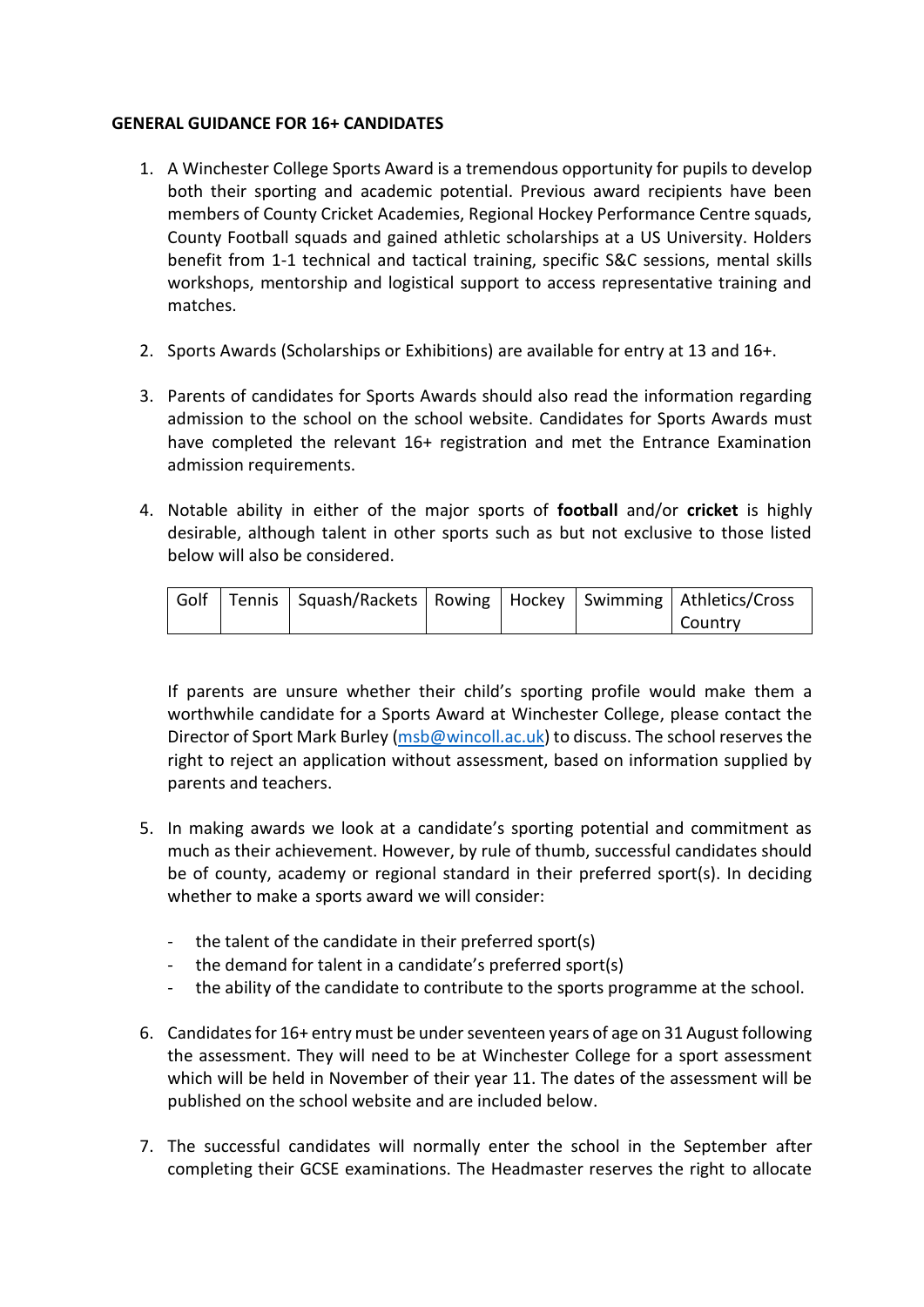holders of Sports Awards to any boarding house in the school, but will of course take parental preference into account.

- 8. Successful candidates, on entering the school, will be given the opportunity to pursue sport to such an extent as the headmaster (in consultation with the Director of Sport) may think desirable, and they will be expected to play a full and positive part in the sporting life of the school. The continuation of awards is subject to satisfactory progress and commitment. Parents and successful candidates will be required to sign an agreement which commits Sports Award holders to fulfilling their obligations.
- 9. Application forms of entry may be obtained from the Sports Administrator [\(sportsadmin@wincoll.ac.uk\)](mailto:sportsadmin@wincoll.ac.uk) and should be returned, accompanied by references and a photocopy of the candidate's birth certificate, by the closing date given on the school website.

### **THE ASSESSMENT**

The assessment process for 16+ candidates will focus on their major sport and will be primarily based on their achievements and successes so far. This should be consolidated by references and may very well include some formal assessment in their major sport on their formal examination day at Winchester College. The assessment process will also include an interview with the Director of Sport.

If it is helpful to the school, and to potential candidates, contact may be made with the Director of Sport during the months preceding application (for 16+ entry). Advice can be given and a pupil's progress can be assessed at an informal assessment. However, parents of potential candidates should not feel that such contact is essential.

#### **CONDITIONS OF SPORTS AWARDS**

In addition to the general terms and conditions applicable to all pupils set out in the Parent Contract, all Sports Award holders are required to:

- involve themselves fully in the sporting life of the school, prioritising their sporting commitments ahead of other extra-curricular activities. Award holders in sixth form should aim to represent the school in their main sport as well as at least one other during their two years at school.
- set an example to others through their positive intent, commitment and demeanour both on and off the sports field. Award holders will be expected to promote the highest level of sportsmanship amongst their peers and fellow Wykehamists, upholding the standards of fair play and respect.
- apply the life-skills and attributes learnt as a Sports Scholar to maximise their potential both on and off the sports field.
- use their experience and knowledge to support and encourage others.
- set and achieve the agreed physical, technical, tactical and mental targets.
- understand that their award will be subject to annual review.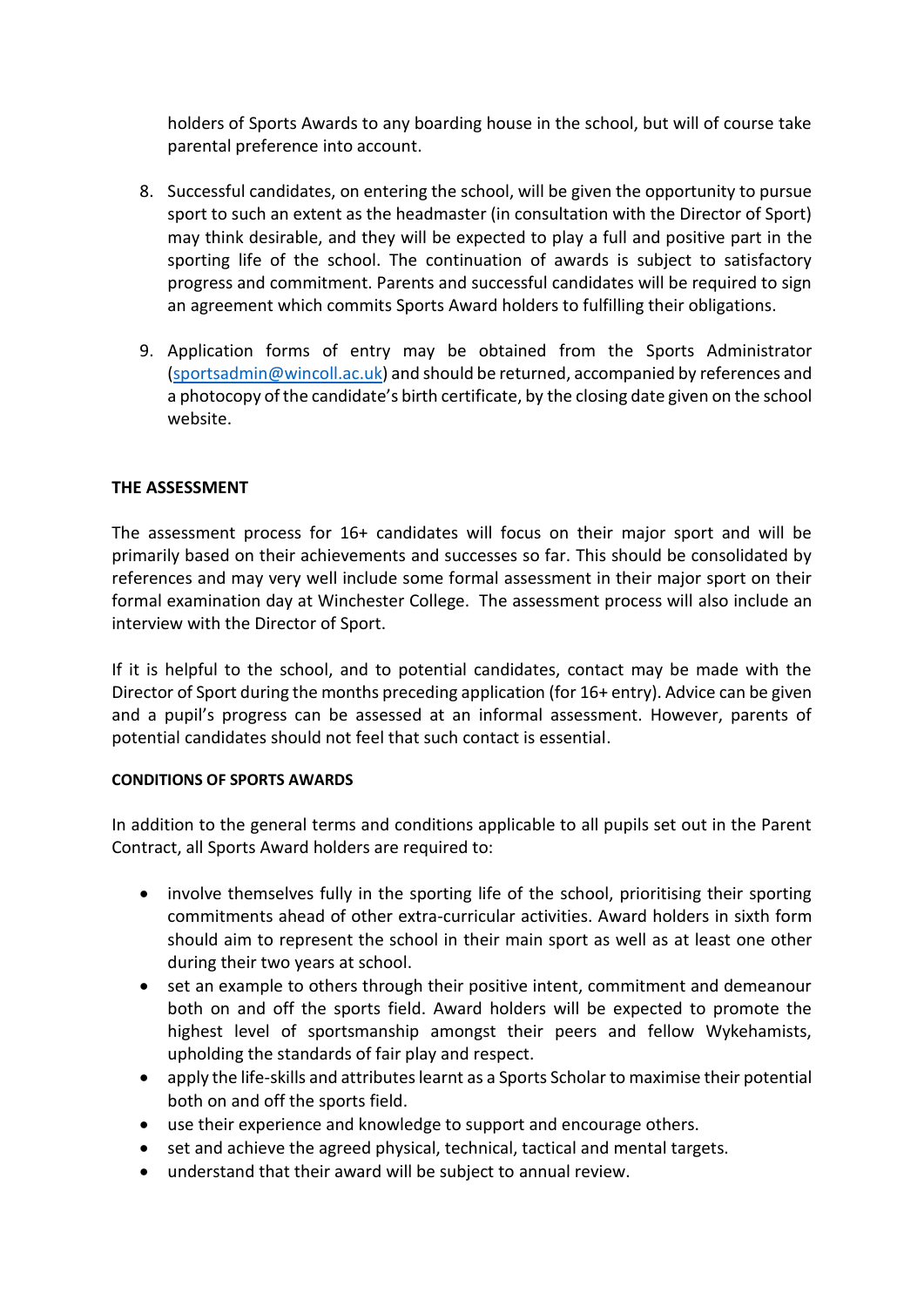The school will provide all award holders with:

- specialist coaching sessions, paid for by the college, focusing on the award holder and their core sport(s)
- a regularly assessed strength and conditioning programme. a selection of lectures, workshops and presentations based on various aspects of sport (e.g. nutrition, sports injury, rehabilitation, sports psychology etc.)
- a mentor from the Sports Department to help an award holder achieve their sporting goals while maintaining a sensible and sustainable routine in the school.
- permission to attend external county level (or equivalent) training sessions, with the proviso that these do not have a detrimental effect upon their academic studies or overall contribution to the sports programme.
- bursarial support in line with current school policy. Sports Awards do not themselves result in any fee remission.

### **BURSARIES**

Consistent with the school's commitment to the proper use of its charitable funds, sports awards carry no automatic remission of school fees. However, in case of financial need, eligible parents may apply for means-tested financial support with the payment of school fees in the form of bursaries. Please see page 6 of this document for further details.

Bursaries are available on entry to the school and can be for up to 100% of the fees. The full boarding fee for the year can be found on the school website. Fees are payable in advance of each term.

Parents/guardians of Sports Award holders who will need bursary assistance with fees must submit a Bursary Application Form at the same time as the Sports Award Entry Form, the closing date for which can be found on the school website. The school will adhere strictly to this closing date.

The Bursar will notify parents/guardians of the value of any award well in advance. This enables parents to assess their financial means well in advance of the assessment.

More information and guidance about bursaries can be found on the School's website at: http://www.winchestercollege.org/bursaries.

Details of the Bursary Scheme and application forms can be obtained from:

Mrs W A Neville Tel: 01962 621271 Email: [bursaries@wincoll.ac.uk](mailto:bursaries@wincoll.ac.uk)